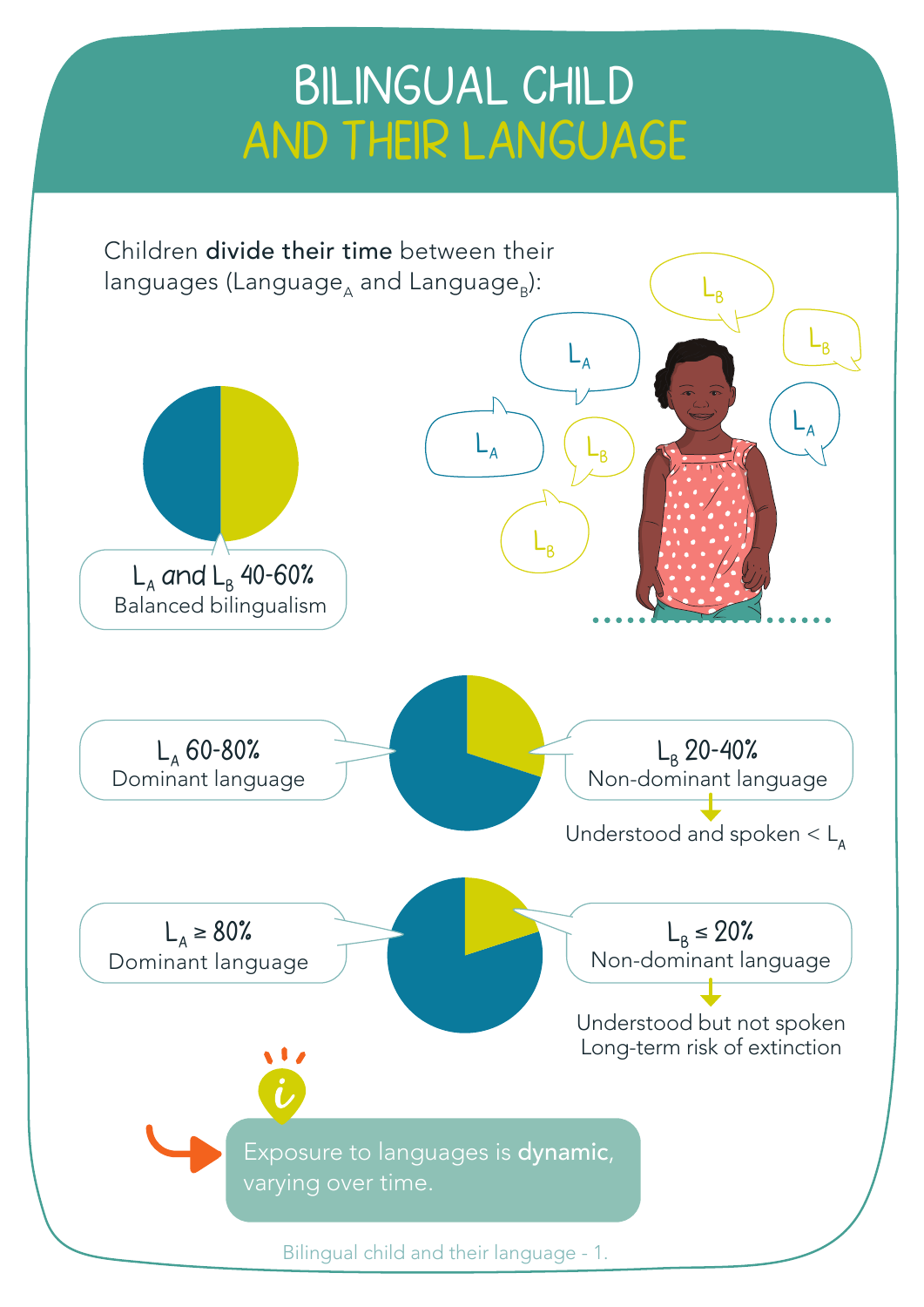

Conditions for a quality exposure:

- Human interactions (unlike passive exposure, TV, screens, ...)
- Varied language (conversing, narrating, explaining, joking…)

. . . . . . . . . . .

• Diversity of contexts : books, songs, shows…